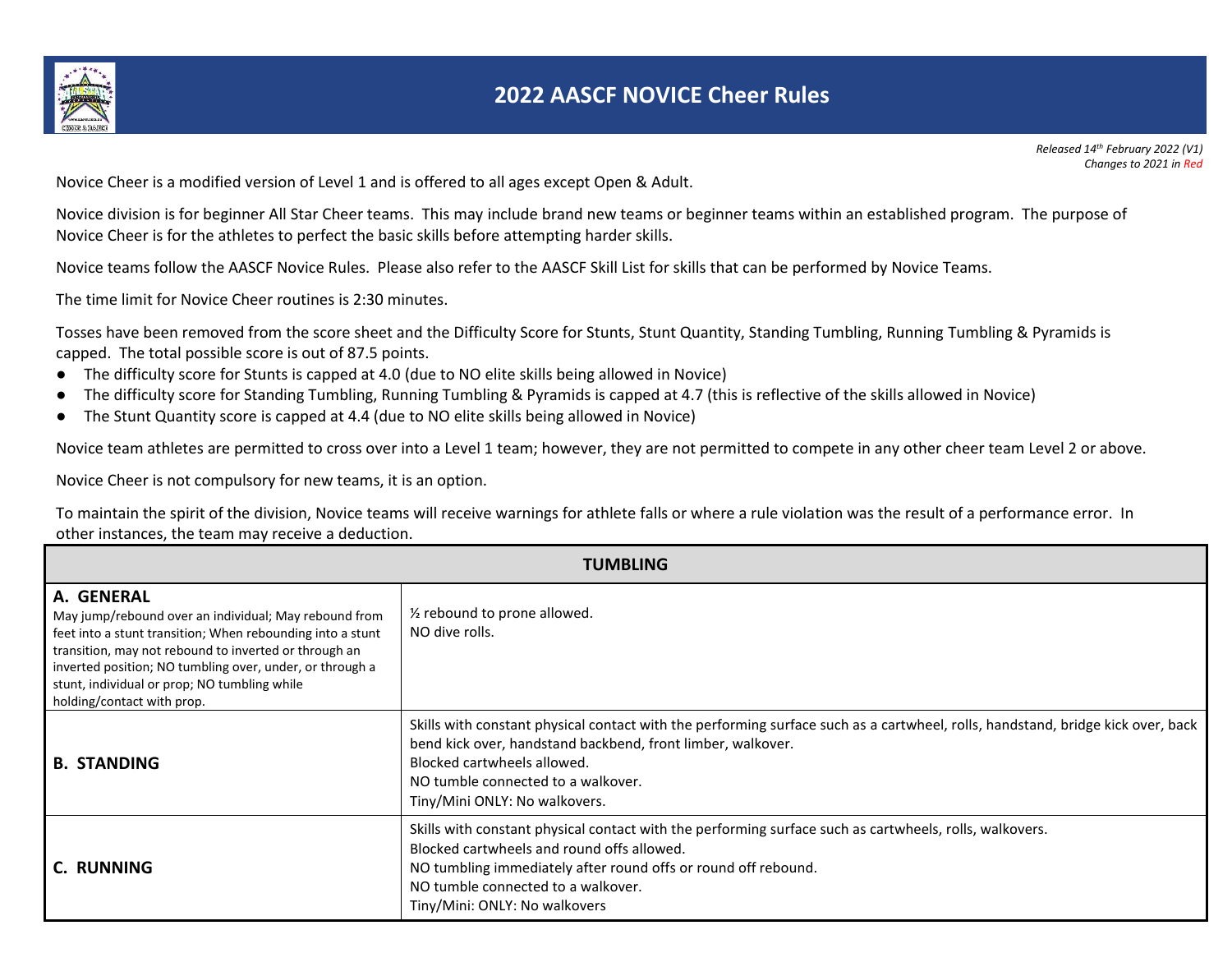| <b>STUNTS</b>                                                                              |                                                                                                                                                                                                                                                                                                                                                                                                                                                                                                                                                                                                 |
|--------------------------------------------------------------------------------------------|-------------------------------------------------------------------------------------------------------------------------------------------------------------------------------------------------------------------------------------------------------------------------------------------------------------------------------------------------------------------------------------------------------------------------------------------------------------------------------------------------------------------------------------------------------------------------------------------------|
| A. SPOTTERS                                                                                | All Stunts.<br>Exception for Tiny: Stunts only supported at waist that start or end on the performance surface. Non-twisting T-Lifts that<br>start and end on the performance surface where at least one foot is at waist level or below throughout skill (1/4 twisting T-<br>Lifts must have a spotter in Tiny division).<br>Exception for Mini, Youth, Junior, Senior and Open: Stunts only supported at waist that start or end on the performance<br>surface. T-Lifts that start and end on the performance surface where at least one foot is at waist level or below throughout<br>skill. |
| <b>B. STUNT HEIGHT</b>                                                                     | Waist level single leg (NO Prep level single leg).<br>Prep level two leg (may pass above prep level).<br>NO single based stunts. Exception: Waist level stunts and shoulder sits allowed.                                                                                                                                                                                                                                                                                                                                                                                                       |
| <b>C. TRANSITIONS</b>                                                                      | Must remain in contact with at least one base. No leapfrog/leapfrog variations.<br>NO stunt transition to prone. Exception: Stunt transitions from ground to prone allowed.<br>NO tic toc style transitions body position to body position (lib to/from body position is allowed).                                                                                                                                                                                                                                                                                                              |
| <b>D. TWISTING</b>                                                                         | 14 Twist from ground to waist level OR 14 Twist from waist level to ground OR 14 twist transition at waist level. No twisting to,<br>from or at prep level (refer to IASF Glossary for prep level definition).<br>Exception: rebound 1/2 turn to prone; wrap around; up to 1/2 twist starts and ends on performing surface and only supported<br>at the waist; % twisting T-lift that starts and ends on performing surface.                                                                                                                                                                    |
| <b>E. RELEASE MOVES</b>                                                                    | Not allowed other than dismounts.                                                                                                                                                                                                                                                                                                                                                                                                                                                                                                                                                               |
| <b>F. INVERSIONS</b>                                                                       | Not allowed (inverted athlete must maintain contact with performing surface).                                                                                                                                                                                                                                                                                                                                                                                                                                                                                                                   |
| <b>G. DOWNWARD INVERSIONS</b>                                                              | Not allowed.                                                                                                                                                                                                                                                                                                                                                                                                                                                                                                                                                                                    |
| H. OVER/UNDER<br>Stunt or individual passing over/under a separate stunt or<br>individual. | Arms and legs allowed.                                                                                                                                                                                                                                                                                                                                                                                                                                                                                                                                                                          |